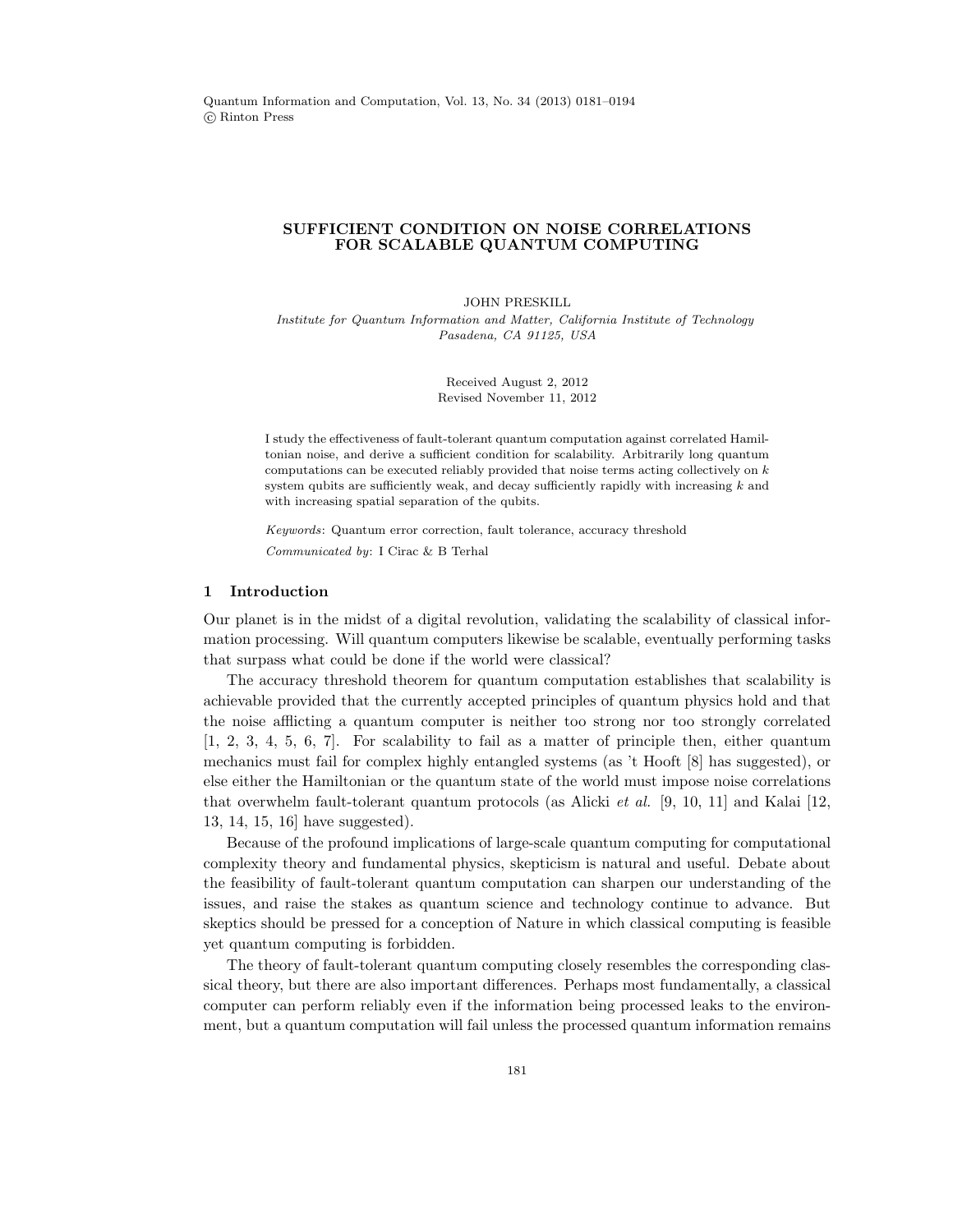almost perfectly concealed. Indeed, in noisy classical systems expelling heat to the environment is essential to ensure controllability, while for quantum systems energy dissipation may induce decoherence and hence cause trouble.

A central lesson of fault-tolerant quantum computing is that this is a false dichotomy — energy dissipation is just as crucial for reliable quantum computation as for classical computation [17]. The trick is to expel entropy without exposing the protected coherent quantum information to the environment. In principle this can be achieved using quantum error-correcting codes [18, 19] and carefully designed fault-tolerant protocols [20, 21]. Another important lesson is that small rotation errors in imperfect unitary quantum gates can be digitized and hence corrected like the bit flip errors in a dissipative classical system.

The goal of this paper is to exhibit a class of noise models for which quantum computing is provably scalable. We will assume that qubits can be refreshed on demand, *i.e.*, that it is possible to prepare a standard initial state of  $n$  qubits, approximating the product state  $|0\rangle^{\otimes n}$ , with small, weakly correlated errors. One might imagine that Nature conspires to block the creation of a good approximation to a pure product state, but such a limitation would threaten the scalability of classical computation as well, and so does not seem like a promising way to make a fundamental distinction between classical and quantum computation.

More plausibly, the distinction might arise because noise correlations unavoidably obstruct the creation of profoundly entangled states of many qubits. We will address this issue by studying a class of Hamiltonian models of correlated noise and deriving a sufficient condition for scalability within the context of this class of models. Skeptics are invited to explain why no quantum engineer could ever build a system with noise meeting this criterion.

In our models, the noise correlations arise from an (in principle infinite) series of terms in the Hamiltonian, where terms acting on  $k$  system qubits have an operator norm obeying an upper bound that drops sufficiently rapidly with increasing  $k$  and with growing spatial separation among the qubits. We should emphasize that this Hamiltonian containing manyqubit terms is not meant to be the fundamental Hamiltonian describing the interactions among elementary particles and fields; rather it is the *effective* coarse-grained Hamiltonian describing the residual interactions among qubits that have been "dressed" by integrating out high-frequency short-distance degrees of freedom. These residual interactions might be weak, and usefully characterized by an upper bound on the operator norm, even though the underlying interactions that dress the qubits are relatively strong. The qubits themselves might be quite complex composite objects.

Though our scalability criterion, formulated in terms of upper bounds on the norms of terms in this effective Hamiltonian, may be widely applicable, it would be desirable to relax the criterion in various ways. In particular, scalability can be proven for noise models in which system qubits couple to harmonic oscillator bath variables with unbounded norm, assuming the initial state of the bath meets certain conditions (for example, if the bath starts out in a low-temperature Gibbs state) [22]. But, so far, a proof of scalability for a system in contact with an oscillator bath has been worked out only for Gaussian noise, *i.e.*, for the case where the noise is completely characterized by the two-point correlations function of the bath variables. Extending that argument to a nonlinear oscillator bath with non-Gaussian correlations remains a technically challenging open problem, worthy of further attention.

Gaussian noise models are often regarded as reasonably realistic in physical settings where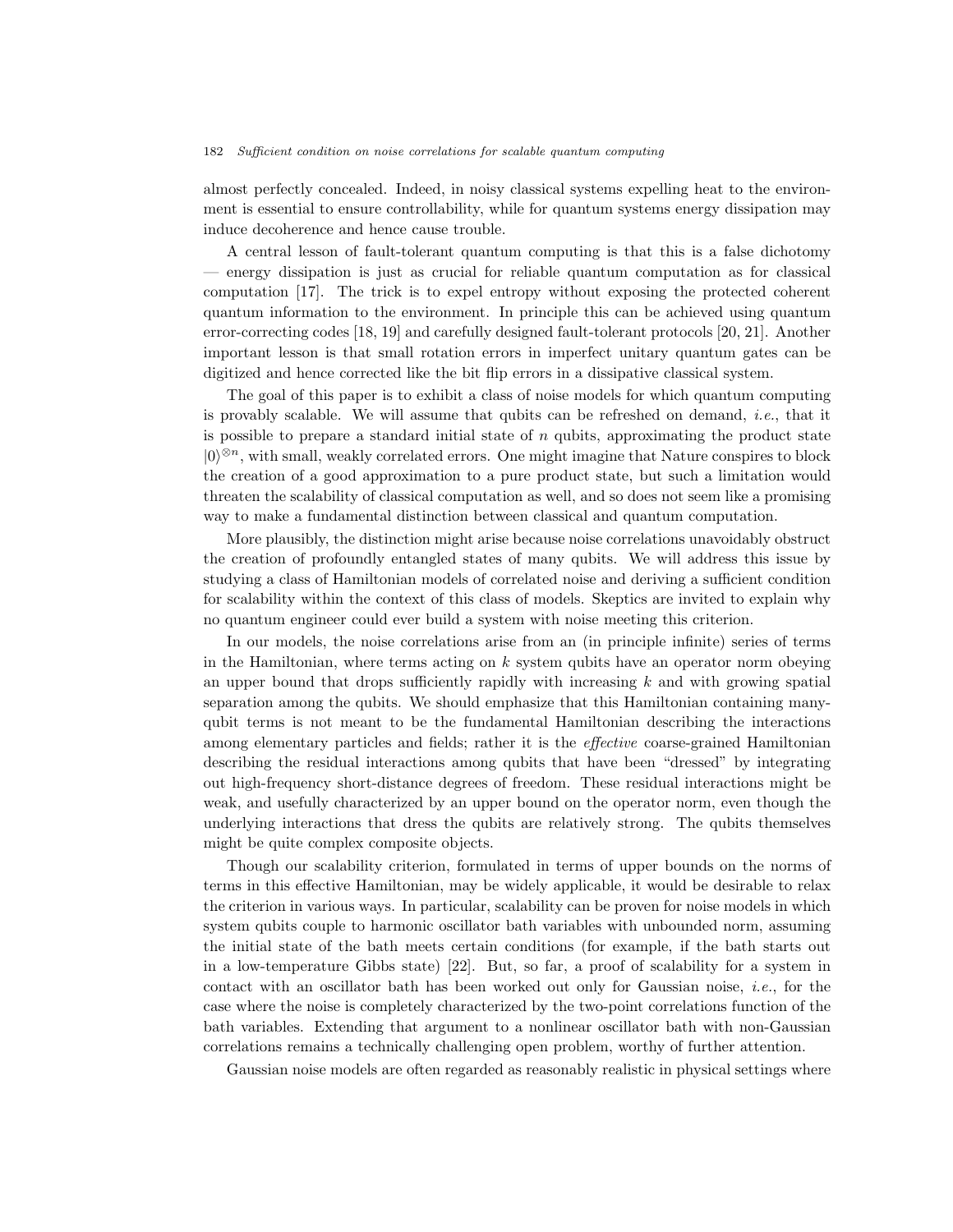the system is weakly coupled to many environmental degrees of freedom [23]. But even in the Gaussian case, arguments for scalability hold only under assumptions about the frequency spectrum of bath fluctuations [24, 25, 26, 22, 27], and some skeptics have criticized these assumptions [28, 29, 30]. However these critics have not clearly identified any class of Gaussian noise models which would allow high-fidelity gates in few qubit systems while disallowing large-scale fault-tolerant quantum computing. Hence if their objections carry weight, we may encounter a barrier blocking further systematic improvements in quantum gate fidelity in the relatively near future. The question we are trying to address here is not whether noise will limit the reliability of small-scale quantum computers but rather whether large scale quantum computing might eventually fail, even though small scale quantum computers continue to improve.

Anyway, without further apologies, we will use a Hamiltonian model in which the noise strength can be characterized using the operator norm. We go beyond previous work [31] by investigating the effects of not just few-body correlations in the noise but also sufficiently weak many-body correlations. The goal is to get a clearer picture of how harmful such noise correlations could be. The type of model we study has a notable advantage — we do not need to make any assumption about the initial state of the bath to derive useful results. We formulate the model and state the main result in Sec. 2, then prove it in Sec. 3.

#### 2 Noise model and scalability criterion

The noise model we consider is formulated by specifying a time-dependent Hamiltonian H that governs the joint evolution of the system and the bath, which can be expressed as

$$
H = H_S + H_B + H_{SB};\t\t(1)
$$

here  $H<sub>S</sub>$  is the time-dependent Hamiltonian of the system that realizes an ideal quantum circuit,  $H_B$  is the Hamiltonian of the bath, and  $H_{SB}$ , which describes the coupling of the system to the bath, is the origin of the noise. We place no restrictions on the bath Hamiltonian  $H_B$ . Without any loss of generality, we may expand the system-bath Hamiltonian in the form

$$
H_{SB} = \sum_{k=1}^{\infty} \sum_{\langle i_1, i_2, \dots i_k \rangle} H_{i_1, i_2, \dots i_k}^{(k)} = \sum_{k=1}^{\infty} \frac{1}{k!} \sum_{i_1, i_2, \dots i_k} H_{i_1, i_2, \dots i_k}^{(k)}.
$$
 (2)

Here,  $H_{i_1,i_2,...i_k}^{(k)}$  acts on the k system qubits labeled by the indices  $i_1,i_2,...i_k$ , and also acts arbitrarily on the bath; for each  $k$  we sum over all ways of choosing  $k$  system qubits. We use  $\langle i_1, i_2, \ldots i_k \rangle$  to denote an unordered set of k qubits; by definition,  $H_{i_1, i_2, \ldots i_k}^{(k)}$  is invariant under permutations of the  $k$  qubits and vanishes if two of the indices coincide. Hence the two expressions for  $H_{SB}$  in Eq.(2) are equivalent. We will not need to assume anything about the initial state of the bath, except that the system qubits can be well enough isolated from the bath that we can prepare single-qubit states with reasonable fidelity.

We use the term *location* to speak of an operation in a quantum circuit performed in a single time step; a location may be a single-qubit or multi-qubit gate, a qubit preparation step, a qubit measurement, or the identity operation in the case where a qubit is idle during a time step. We model a noisy preparation as an ideal preparation followed by evolution governed by  $H$ , and a noisy measurement as an ideal measurement preceded by evolution governed by  $H$ .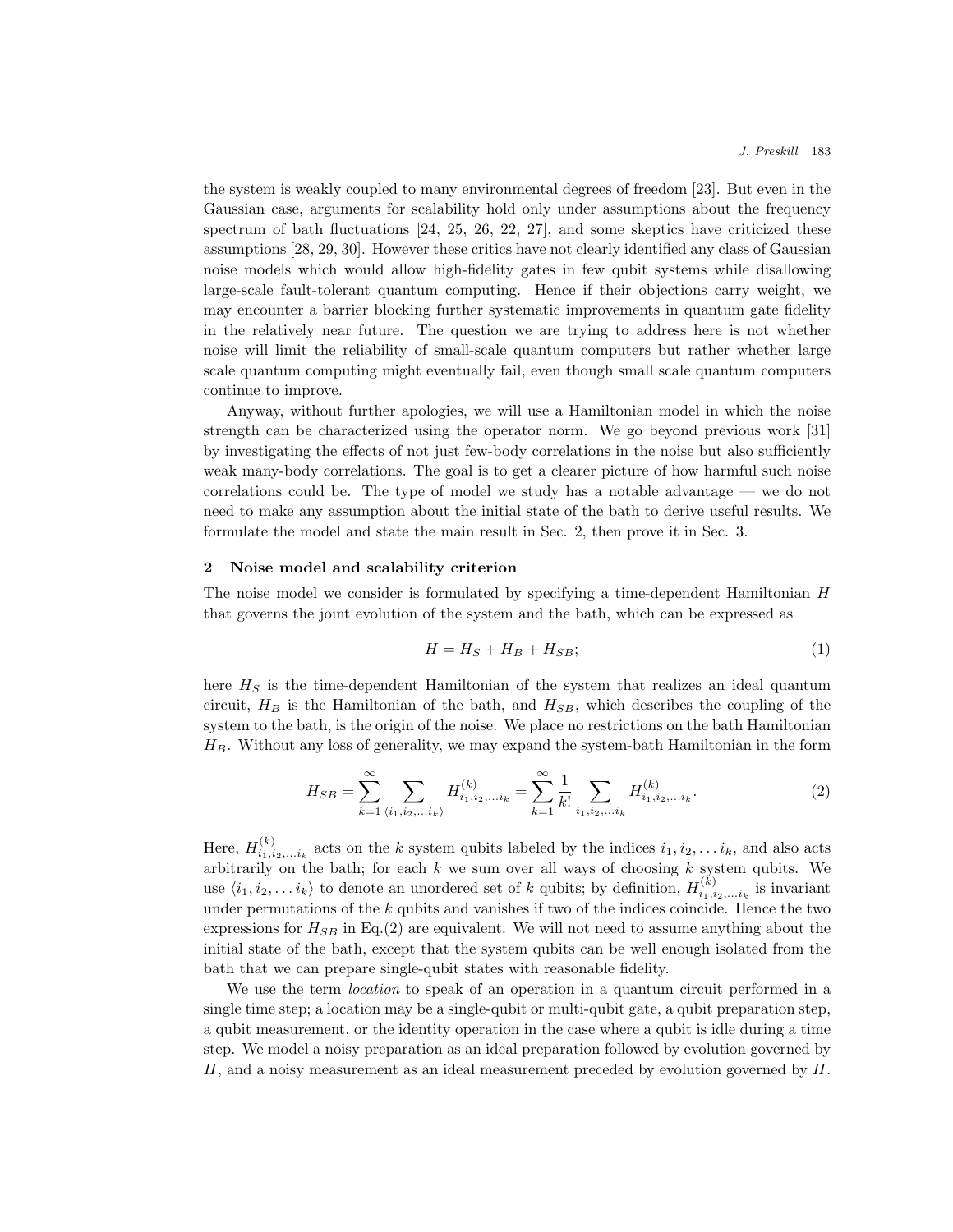It is convenient to imagine that all system qubits are prepared at the very beginning of the computation and measured at the very end; in that case the noisy computation can be fully characterized by a unitary evolution operator  $U$  acting jointly on the system and the bath, obtained by solving the time-dependent Schrödinger equation for the Hamiltonian  $Eq.(2)$ .

Let's briefly explain the physical justification for these assumptions. For fault-tolerant computing to work, there must be a mechanism for flushing the entropy introduced by noise; typically, entropy is removed from the computer by error-correction gadgets which use a supply of fresh ancilla qubits that are discarded after use. For mathematical convenience, we suppose that the initial state of the system includes all of the ancilla qubits that will be needed during the full course of the computation. To model the actual situation, in which ancilla qubits are prepared as needed just before being used, we also suppose that ancilla qubits are perfectly isolated from the bath until "opened" at the onset of the gadget in which they participate. Similarly, we suppose that the measurements of all ancilla qubits are delayed until the very end of the computation, but that these qubits are "closed" (their coupling to the bath is turned off) at the conclusion of the gadget in which they participate. Faulttolerant gadgets sometimes also include quantum gates that are conditioned on the classical outcomes of earlier measurements. These conditional gates can be included in our framework; operations conditioned on measurements may be replaced by coherent gates, conditioned on the state of a "closed" control qubit that will be measured later (see Sec. VIC of [22]). With these stipulations, our noise model is equivalent to a more realistic one in which ancilla qubits are repeatedly measured, reset, and reused. In this model we take for granted that "pretty good" fresh ancillas can be prepared at any time, or equivalently that qubits can be effectively erased at any time. A similar assumption would be needed to ensure scalability in an analysis of fault-tolerant reversible classical computation [17].

Our goal is to derive from Eq.(2) an expression for the *effective noise strength*  $\varepsilon$  of the noisy computation, which is defined as follows [6, 31]. We envision performing a formal expansion of U in powers of the perturbation  $H_{SB}$ , to all orders. Consider a particular set  $\mathcal{I}_r$  of r circuit locations, and let  $E(\mathcal{I}_r)$  denote the sum of all terms in the expansion such that every location in  $\mathcal{I}_r$  is faulty, *i.e.*, such that at least one of the qubits at that location is struck at least once by a term in  $H_{SB}$  during the execution of the gate. We say that the noise has effective noise strength  $\varepsilon$  if

$$
||E(\mathcal{I}_r)|| \le \varepsilon^r \tag{3}
$$

for any set  $\mathcal{I}_r$ . The accuracy threshold theorem for quantum computing shows that scalable quantum computing is possible if  $\varepsilon$  is less than a positive constant  $\varepsilon_0 \approx 10^{-4}$  [6, 22].

Let us define

$$
\tilde{\eta}_1^{(k)} = \max_{i_1} \sum_{i_2, i_3, \dots, i_k} \| H_{i_1, i_2, i_3, \dots, i_k}^{(k)} \| t_0,
$$
\n<sup>(4)</sup>

where the maximum is over all system qubits and all times, the sum is over all system qubits, and  $t_0$  is the maximal duration of any location. Then our main result can be stated as follows.

**Theorem 1** (Effective noise strength for correlated Hamiltonian noise) If each quantum gate acts on at most m qubits and if

$$
\tilde{\eta}_1^{(k)} \le f_k \alpha^k,\tag{5}
$$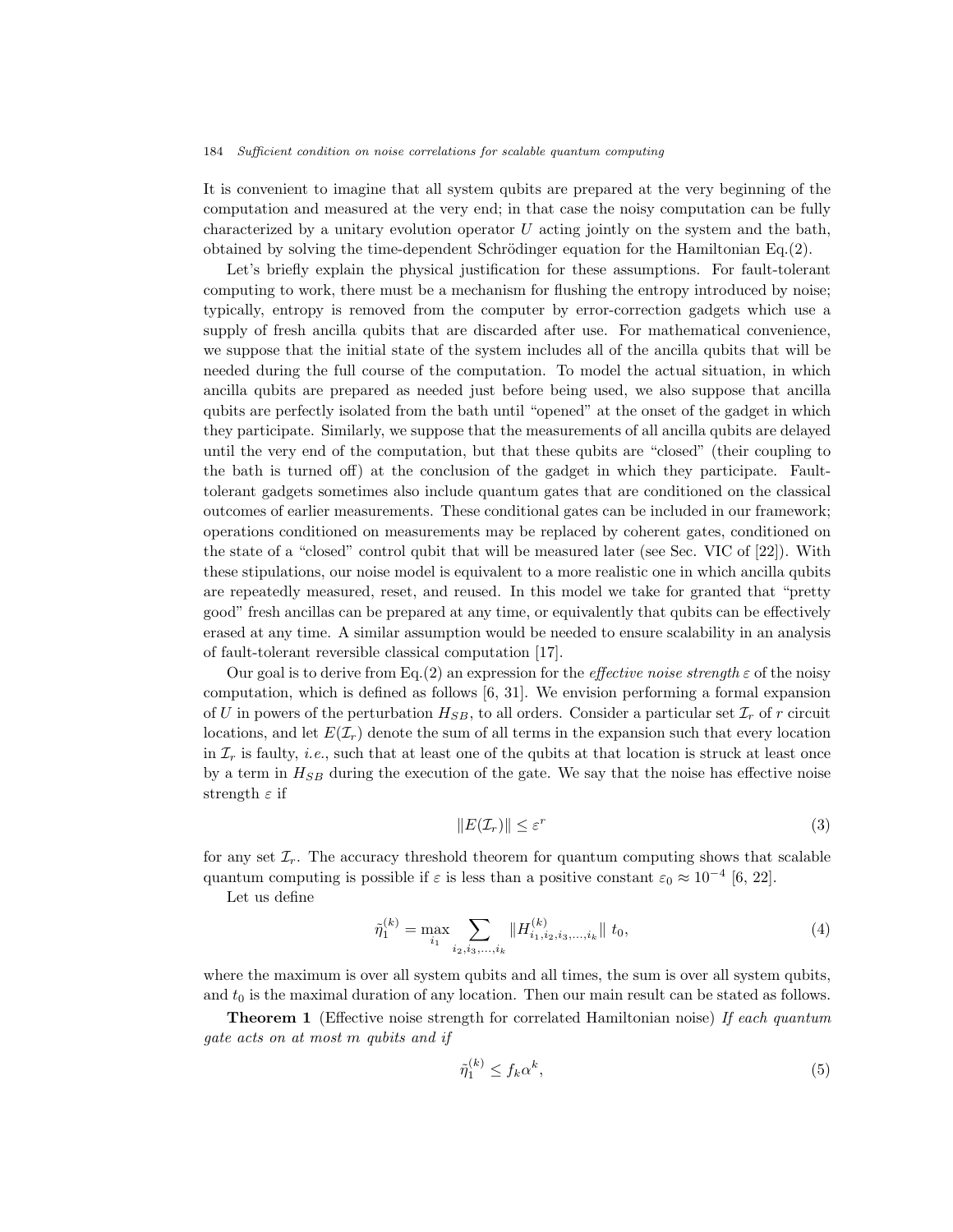J. Preskill 185

for all  $k$ , then

$$
\varepsilon \le 2m\alpha \exp\left(\sum_{k=1}^{\infty} \frac{g_k}{2k!}\right),\tag{6}
$$

where

$$
g_k = \sum_{l=0}^{\infty} \frac{(k-1)! f_{k+l} (2\alpha)^l}{(k+l-1)!}.
$$
 (7)

It follows that quantum computing is scalable provided the strength of k-qubit interactions decays sufficiently rapidly with  $k$  (so that the sums in Eq.(6) and Eq.(7) converge), and also decays as the spatial separation of the qubits increases (so that the sum defining  $\tilde{\eta}_1^{(k)}$  in Eq.(4) converges).

If, for example,  $f_k = 1$ , then

$$
g_k \le \sum_{l=0}^{\infty} (2\alpha)^l = (1 - 2\alpha)^{-1} \equiv C(\alpha),
$$
 (8)

and hence

$$
\varepsilon \le 2m\alpha \left(e^{(e-1)/2}\right)^{C(\alpha)} \approx 4.72 \text{ } m\alpha,\tag{9}
$$

where the last approximation uses  $C(\alpha) \approx 1$  for  $\alpha \ll 1$ , as is the case if  $\varepsilon$  is smaller than the threshold value  $\varepsilon_0 \approx 10^{-4}$ . This observation can be restated as the following corollary: Corollary 1 If each quantum gate acts on at most m qubits then the effective noise strength

$$
\varepsilon \le 2m\alpha \left( e^{(e-1)/2} \right)^{C(\alpha)},\tag{10}
$$

where

$$
\alpha = \max_{k \ge 1} \left( \max_{i_1} \sum_{i_2, i_3, \dots, i_k} \| H_{i_1, i_2, i_3, \dots, i_k}^{(k)} \| t_0 \right)^{1/k}, \tag{11}
$$

 $t_0$  is the maximal duration of any circuit location, and  $C(\alpha) = (1 - 2\alpha)^{-1}$ .

If instead

can be expressed as

$$
f_k \le k!/k^p \tag{12}
$$

where  $p \geq 1$ , then

$$
g_k \leq \frac{k!}{k^p} \left( \sum_{l=0}^{\infty} \frac{(k-1)! k^p f_{k+l} (2\alpha)^l}{(k+l-1)! k!} \right) = \frac{k!}{k^p} \left( \sum_{l=0}^{\infty} \frac{(k-1)! k^p (k+l)! (2\alpha)^l}{(k+l-1)! k! (k+l)^p} \right)
$$
  

$$
\leq \frac{k!}{k^p} \left( \sum_{l=0}^{\infty} \frac{k^{p-1} (2\alpha)^l}{(k+l)^{p-1}} \right) \leq \frac{k!}{k^p} \left( \frac{1}{1-2\alpha} \right) = \frac{k!}{k^p} C(\alpha).
$$
 (13)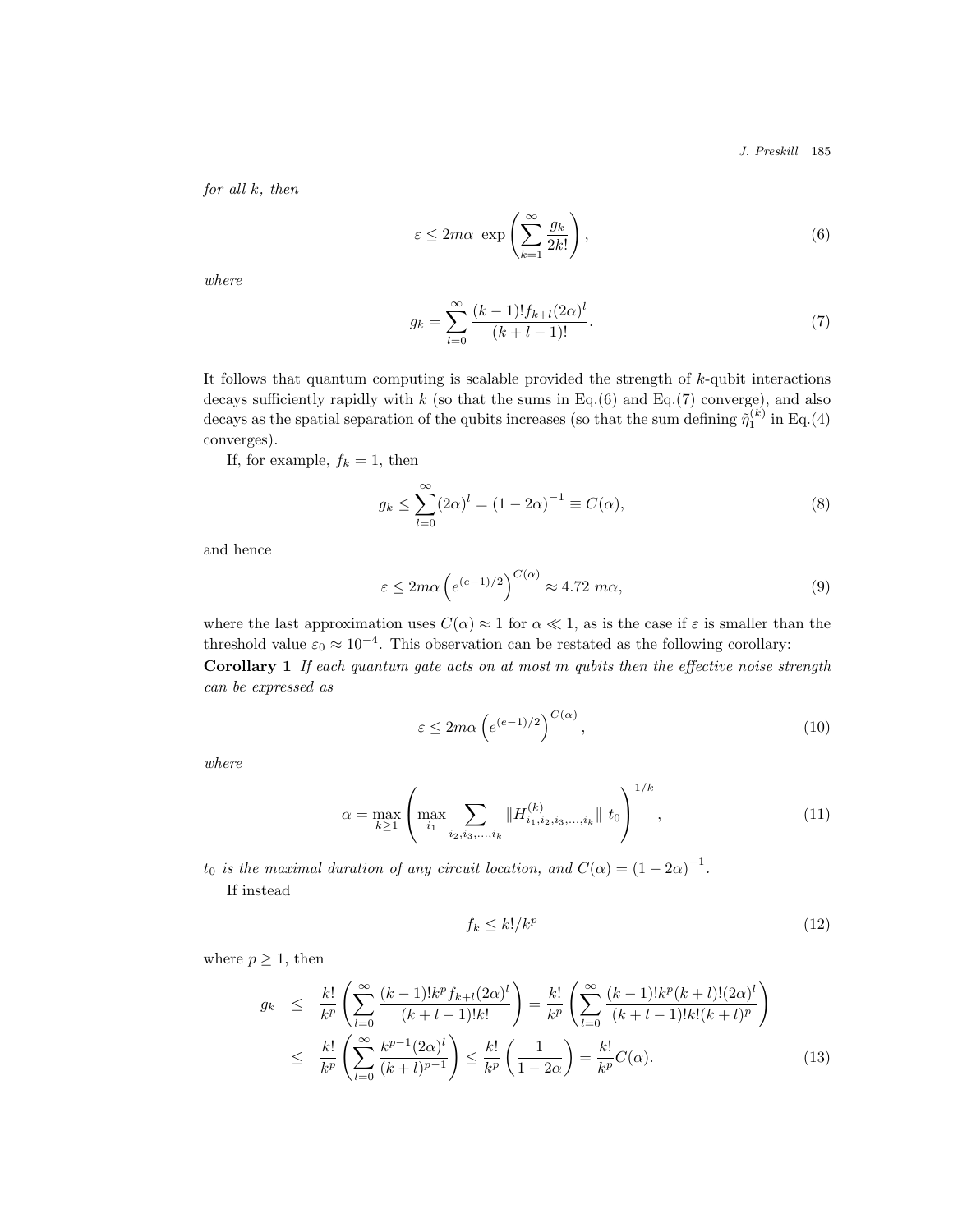For  $p > 1$  the sum over k in Eq.(6) converges, and hence we obtain a finite expression for  $\varepsilon$ ; therefore, scalable fault-tolerant quantum computation is achievable for sufficiently small (nonzero)  $\alpha$ . We have obtained:

**Corollary 2** If each quantum gate acts on at most m qubits then for any  $p > 1$  the effective noise strength can be expressed as

$$
\varepsilon \le 2m\alpha_p \exp\left(C(\alpha_p)\sum_{k=1}^{\infty}\frac{1}{2k^p}\right),\tag{14}
$$

where

$$
\alpha_p = \max_{k \ge 1} \left[ \frac{k^p}{k!} \left( \max_{i_1} \sum_{i_2, i_3, \dots, i_k} \| H_{i_1, i_2, i_3, \dots, i_k}^{(k)} \| t_0 \right) \right]^{1/k}, \tag{15}
$$

 $t_0$  is the maximal duration of any circuit location, and  $C(\alpha) = (1 - 2\alpha)^{-1}$ . In particular, if  $p = 2$  for example, we find

$$
\varepsilon \le 2m\alpha \left(e^{\pi^2/12}\right)^{C(\alpha)} \approx 4.55 \; m\alpha,\tag{16}
$$

again using  $C(\alpha) \approx 1$  to obtain the numerical expression. Using either Corollary 1 or Corollary 2, together with the results in [6, 22], we conclude that fault-tolerant quantum computing is scalable provided that  $\alpha$  is less than a constant  $\alpha_0 \approx 10^{-5}$ .

### 3 Proof of Theorem 1

In [31], scalability was proven for the special case in which only the  $k = 2$  term in the Hamiltonian is nonzero. To prove Theorem 1 we generalize the ideas used in [31]. We write the system-bath Hamiltonian as

$$
H_{SB} = \sum_{a} H_{SB,a} \tag{17}
$$

where a is a shorthand for the indices k, and  $i_1, i_2, \ldots i_k$  in Eq.(2). For the sake of conceptual clarity we imagine dividing time into infinitesimal intervals, each of width  $\Delta$ , and express the time evolution operator for the interval  $(t, t + \Delta)$  as

$$
U(t + \Delta, t) \approx e^{-i\Delta H} \approx e^{-i\Delta H_S} e^{-i\Delta H_B} \prod_a (I_{SB} - i\Delta H_{SB,a}).
$$
\n(18)

(We have omitted terms higher order in  $||H||\Delta$ ; strictly speaking, then, to justify Eq.(18) we should regulate the bath Hamiltonian  $H_B$  by imposing an upper bound on its norm, then choose  $\Delta$  small enough so these higher order terms can be safely neglected.) We expand  $U(t+\Delta,t)$  as a sum of monomials, where for each value of a either  $I_{SB}$  or  $-i\Delta H_{SB,a}$  appears; then we obtain the perturbation expansion of the full time evolution operator  $U$  over time  $T$ by stitching together  $T/\Delta$  such infinitesimal time evolution operators.

We will refer to the r specified locations in the set  $\mathcal{I}_r$  as the "marked locations" and to the remaining locations as the "unmarked locations." For now, suppose for definiteness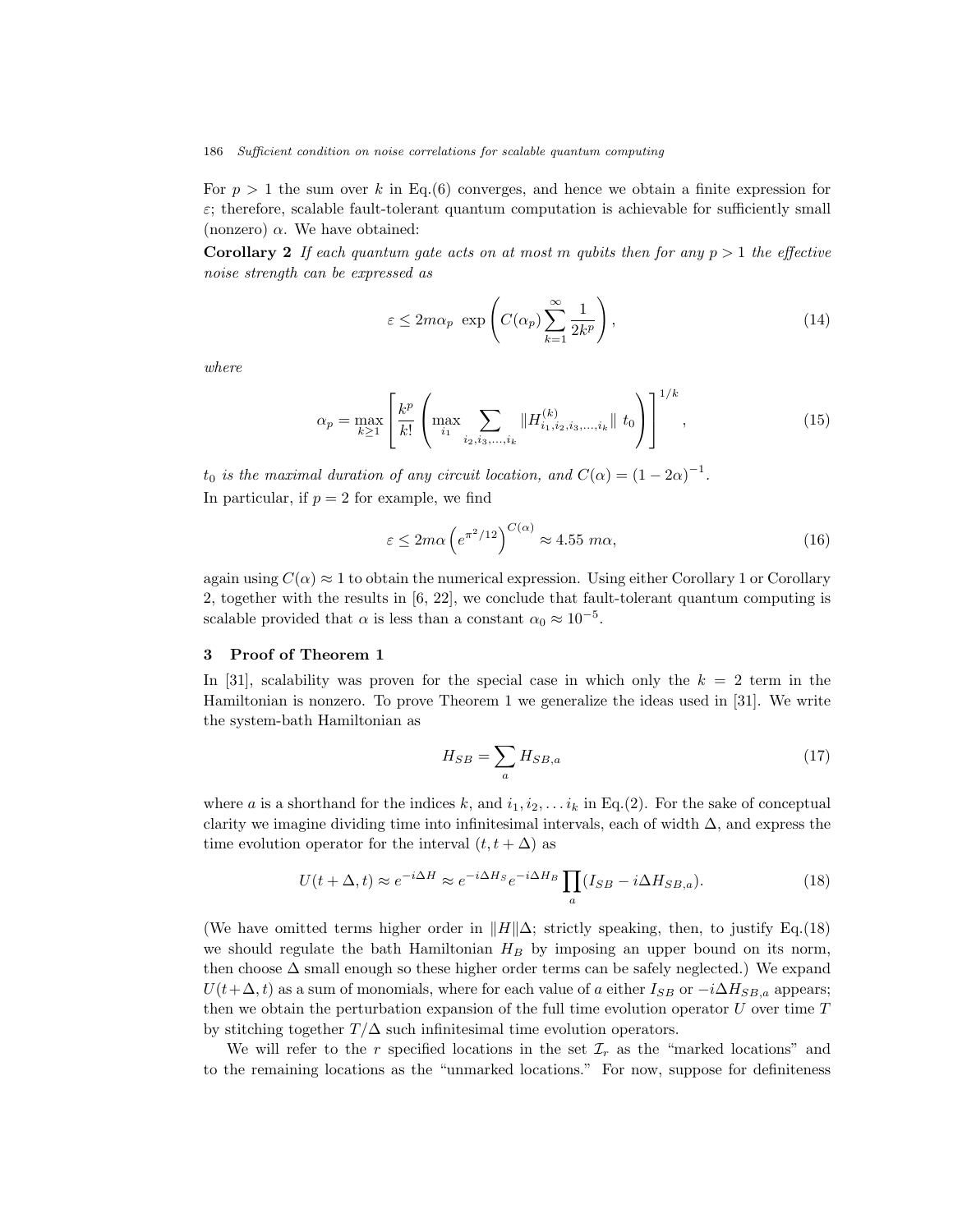

Fig. 1. Three faulty single-qubit locations in a single time step, with time flowing vertically downward. The first insertions of the system-bath Hamiltonian  $H_{SB}$  at these three locations are indicated:  $H_2^{(1)}$  acts on qubit 2 at time  $t_1$ ,  $H_{12}^{(2)}$  acts on qubits 1 and 2 at time  $t_2$ , and  $H_{23}^{(2)}$  acts on qubits 2 and 3 at time  $t_3$ . In the "modified Hamiltonian"  $H_{SB}^{(modified)}$ , the term  $H_2^{(1)}$  is turned off during the portion of this time step prior to  $t_1$ ,  $H_{12}^{(2)}$  is turned off prior to  $t_2$ , and  $H_{23}^{(2)}$  is turned off prior to  $t_3$ .

that all of the marked locations are single-qubit gates. For any term in the perturbation expansion contributing to  $E(\mathcal{I}_r)$  there must be an *earliest* infinitesimal time interval in each of the r marked locations where a term  $H_{SB,a}$  acts nontrivially on that qubit. Suppose we fix the infinitesimal time intervals where these earliest "insertions" of  $H_{SB}$  occur, and also fix the terms  ${H_{SB,a}}$  in the system-bath Hamiltonian that act there, but sum over all the terms in the perturbation expansion acting in other infinitesimal time intervals and on other qubits. Consider a particular step in the computation executed during the time interval  $[t, t + T]$ , and a pair of successive fixed earliest insertions of  $H_{SB}$  occurring at times  $t_1, t_2$ , where  $t < t_1 < t_2 < t + T$ . Then during the time interval  $[t_1, t_2]$  the joint evolution of the system and the bath is governed by a modified Hamiltonian

$$
H^{(\text{modified})}([t_1, t_2]) = H_S + H_B + \sum_{a} H_{SB, a}^{(\text{modified})}([t_1, t_2]); \tag{19}
$$

here,  $H_{i_1,...,i_k}^{(k)(\text{modified})}$  is set to zero if a first insertion of  $H_{SB}$  acts on any of the qubits  $i_1, i_2,...,i_k$ at time  $s \in [t_2, t+T]$ ; otherwise,  $H_{i_1,\ldots,i_k}^{(k) \text{(modified)}} = H_{i_1,\ldots,i_k}^{(k)}$ . (See Fig. 1.) The important point is that the time evolution operator in between successive insertions of the perturbation is unitary and hence has unit operator norm. Using the submultiplicative property of the operator norm, then, we conclude that the contribution to  $E(\mathcal{I}_r)$  with the earliest insertions at the marked locations fixed has operator norm bounded above by

$$
\prod_{a}^{(\text{earliest})} (\|H_{SB,a}\|\Delta),\tag{20}
$$

where the product is over the terms in the system-bath Hamiltonian that act at the earliest insertions. To bound  $||E(\mathcal{I}_r)||$ , we sum over the  $t_0/\Delta$  time intervals at each location where the earliest insertion may occur, and also sum over all the ways of choosing the term  $H_{SB,a}$ that acts at each insertion, obtaining

$$
||E(\mathcal{I}_r)|| \le \sum_{\{H_{SB,a}\}}^{\text{(insertions) (earliest)}} \prod_a (||H_{SB,a}||t_0). \tag{21}
$$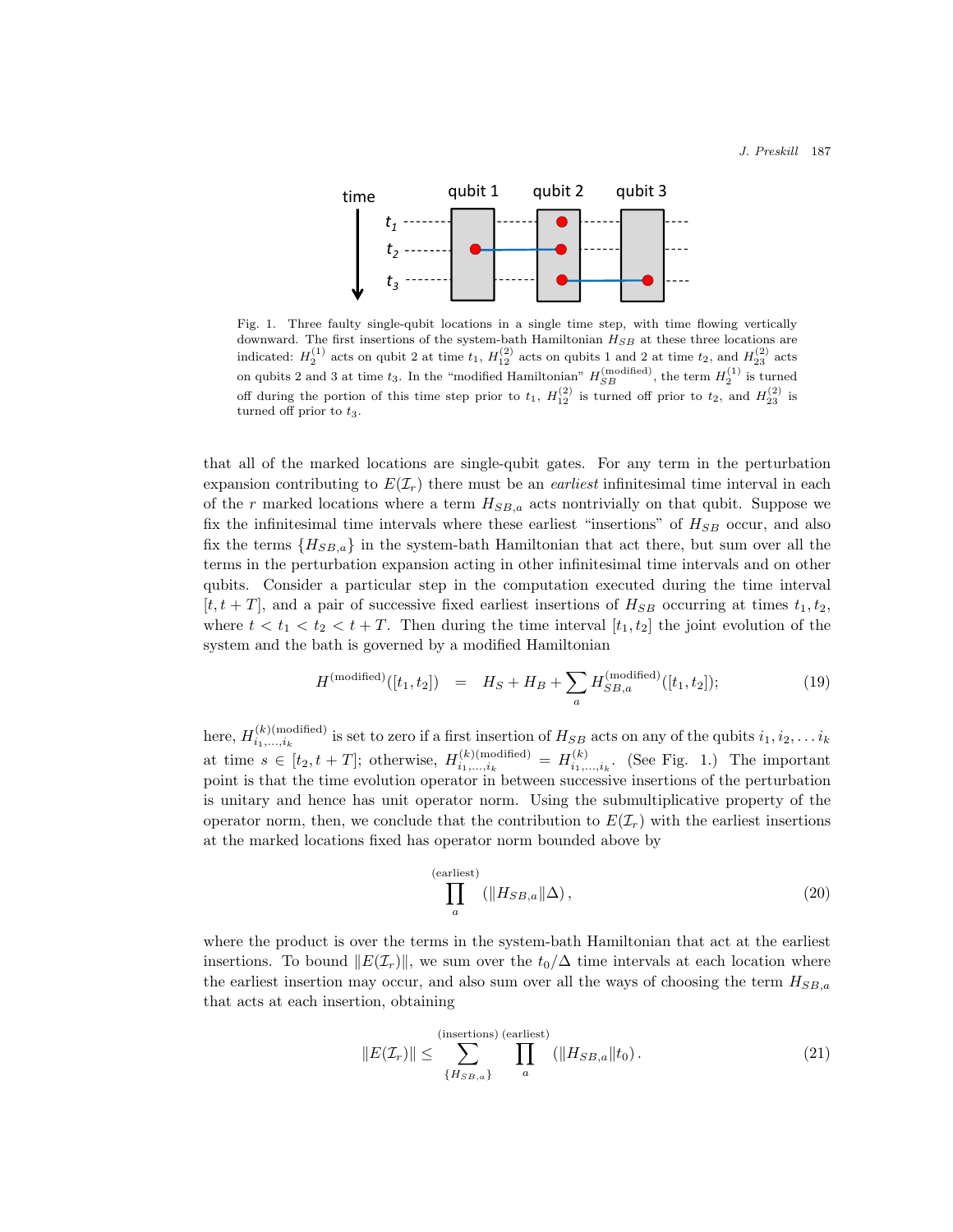188 Sufficient condition on noise correlations for scalable quantum computing



Fig. 2. Contractions occurring during one computational time step, with time flowing vertically downward, where rectangles represent qubits and  $k$  dots connected by a horizontal line signify an insertion of a term in  $H^{(k)}$ , which acts on k qubits. All six of the qubits shown have faults during this time step, arising from a one-contraction, a three-contraction, and a two-contraction. The two-contraction is due to a term in  $H^{(6)}$  that actually afflicts all six qubits, but counts as a two-contraction because four of these qubits have already been hit by other contractions earlier in the same time step.

Summing over the possible intervals for the first insertion turns the factor  $\Delta$  into the factor  $t_0$ .

Now we have to figure out how to sum over all ways of choosing the terms  ${H_{SB,a}}$  acting at the earliest insertions inside the  $r$  marked circuit locations. Since  $H_{SB}$  contains multi-qubit terms, a single term in  $H_{SB}$  can simultaneously produce the first insertion at multiple circuit locations occurring in the same time step. Specifically, a single term in  $H^{(k)}$  might cause simultaneous faults in j of the r marked locations for any  $j \leq k$ , if all of these j locations occur in the same time step. We use the term "j-contraction" to refer to the case where a single term in Eq.(2) produces the first insertion in each of j marked locations. (See Fig. 2.)

First we find an upper bound on the strength of a one-contraction, the operator norm of the sum of all terms that cause one particular circuit location to be faulty. If the qubit at the marked location carries the label  $i_1$ , the term in the Hamiltonian responsible for the earliest insertion at this location could be any  $H_{i_1,j_1,j_2,...,j_l}^{(1+l)}$  for  $l \geq 0$ ; here for each  $m = 1,2,...,l$ either qubit  $j_m$  is unmarked or else qubit  $\tilde{j}_m$  is marked but has already been struck by an earlier insertion during the same time step. Hence an upper bound on the strength of the one-contraction is

$$
\eta_1 = \sum_{l=0}^{\infty} \eta_1^{(1+l)},\tag{22}
$$

where

$$
\eta_1^{(1+l)} = \max_{i_1}^{(\text{in})} \sum_{\langle j_1, j_2, \dots, j_l \rangle}^{(\text{all})} \| H_{i_1, j_1, j_2, \dots, j_l}^{(1+l)} \| \cdot t_0 = \max_{i_1}^{(\text{in})} \frac{1}{l!} \sum_{j_1, j_2, \dots, j_l}^{(\text{all})} \| H_{i_1, j_1, j_2, \dots, j_l}^{(1+l)} \| \cdot t_0. \tag{23}
$$

Here, to obtain an upper bound, we sum each index  $j<sub>m</sub>$  over all qubits, whether marked or unmarked, and also obtain the factor  $t_0$  by summing over all the infinitesimal time intervals during a single time step. We have also maximized this expression over all possible ways to choose qubit  $i_1$  from among the marked qubits — the superscript "in" in max<sup>(in)</sup> indicates that we maximize over only the marked qubits, while the superscript "all" in  $\sum^{(all)}$  indicates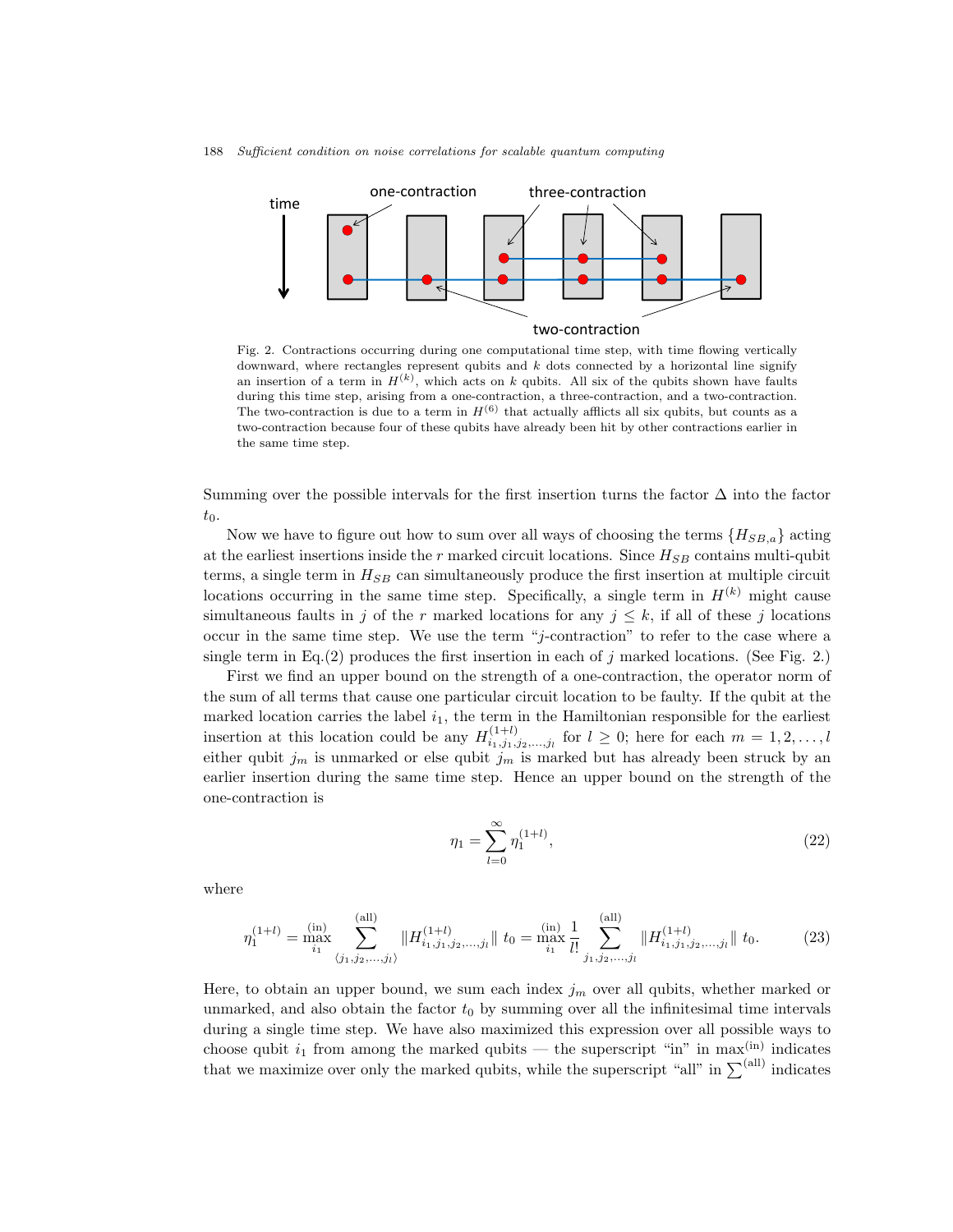that we sum over all qubits without any restriction. Of course, our upper bound would still be valid were we to relax the restriction and maximize over all qubits, whether marked or not.

Similarly, for  $k > 1$ , the strength of a k-contraction can be bounded by

$$
\eta_k = \sum_{l=0}^{\infty} \eta_k^{(k+l)},
$$
\n(24)

where

$$
\eta_k^{(k+l)} = \sum_{\langle i_1, i_2, \dots, i_k \rangle}^{(\text{in})} \sum_{\langle j_1, j_2, \dots, j_l \rangle}^{(\text{all})} \| H_{i_1, i_2, \dots, i_k, j_1, j_2, \dots, j_l}^{(k+l)} \| \mathbf{t}_0. \tag{25}
$$

Here, for the "in" sum the qubits are restricted to the marked locations and for the "all" sum they may be at either marked or unmarked locations. Note that the upper bound  $\eta_1$  involves a maximum over marked qubits, while the upper bound  $\eta_k$  for  $k > 1$  involves instead a sum over marked qubits; the reason for this distinction is explained in the next paragraph.

By summing all ways of choosing the first insertion in each of  $r$  marked locations, we obtain the bound

$$
\varepsilon^{r} \leq \sum_{r_{1}, r_{2}, r_{3}, \dots}^{(r)} \prod_{k=1}^{\infty} \frac{1}{r_{k}!} (\eta_{k})^{r_{k}}.
$$
 (26)

Here  $r_k$  is the number of k-contractions, and the sum  $\sum^{(r)}$  is subject to the constraint  $\sum_{k} kr_{k} = r.$  To obtain Eq.(26), we observe that, for  $k > 1$ ,

$$
\left(\sum_{l=0}^{\infty} \sum_{\langle i_1,i_2,...,i_k\rangle}^{(\text{in})} \sum_{\langle j_1,j_2,...,j_l\rangle}^{(\text{all})} \|H_{i_1,i_2,...i_k,j_1,j_2,...,j_l}^{(k+l)}\| \, t_0\right)^{r_k} \tag{27}
$$

contains each way of choosing  $r_k$  k-contractions among the r marked locations  $r_k$ ! times, plus additional nonnegative terms; the factor  $1/r_k!$  in Eq.(26) compensates for this overcounting. Furthermore, once all the higher rank contractions have been fixed, the locations where onecontractions occur are completely determined. That is why we defined  $\eta_1$  by maximizing over  $i_1$ , rather than summing  $i_1$  over all the marked qubits.

In Eq.(22) we have derived a bound on the strength of the noise acting at a single circuit location. We wish to go further and investigate whether the correlations in noise acting collectively on many circuit locations could overcome fault-tolerant protocols, even if the individual gates perform very well. For this purpose, we should relate  $\eta_k$  for  $k > 1$  to  $\eta_1$ . Note that in  $\eta_k^{(k+l)}$  $\binom{k+1}{k}$  for  $k > 1$ , we can replace the sum over ways to choose k qubits by a sum over all qubits divided by  $k!$ , and similarly we can replace the sum over the ways to choose  $l$ qubits by a sum over all qubits divided by l!, obtaining

$$
\eta_k^{(k+l)} = \frac{1}{k!} \sum_{i_1, i_2, \dots, i_k}^{(\text{in})} \frac{1}{l!} \sum_{j_1, j_2, \dots, j_l}^{(\text{all})} \| H_{i_1, i_2, \dots, i_k, j_1, j_2, \dots, j_l}^{(k+l)} \| \mathbf{t}_0. \tag{28}
$$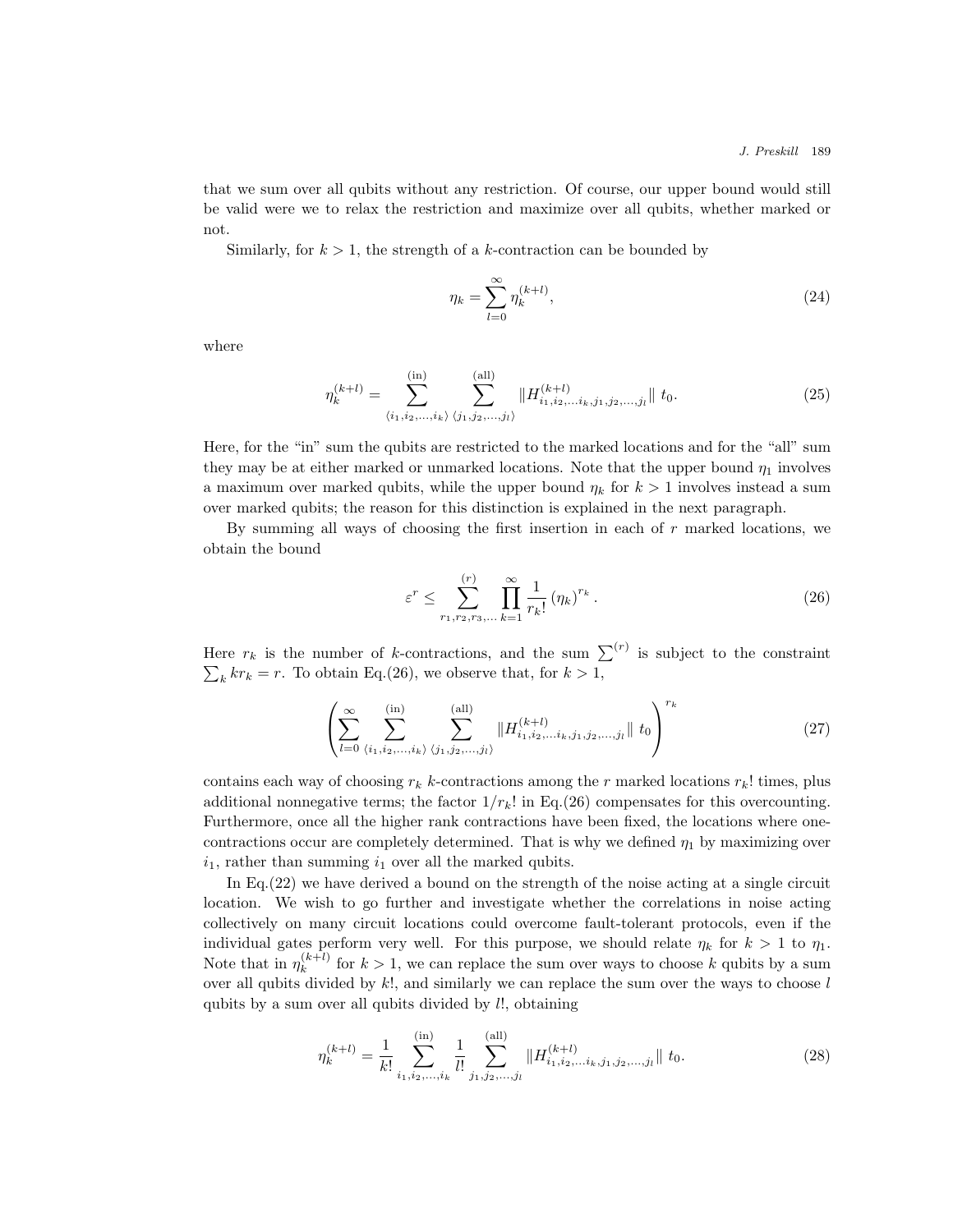By summing  $i_1$  over the r marked locations we obtain the bound

$$
\eta_k^{(k+l)} \le r \, \max_{i_1}^{\text{(in)}} \frac{1}{k!} \sum_{i_2,\dots,i_k}^{\text{(all)}} \frac{1}{l!} \sum_{j_1,j_2,\dots,j_l}^{\text{(all)}} \| H_{i_1,i_2,\dots,i_k,j_1,j_2,\dots,j_l}^{(k+l)} \| \, t_0; \tag{29}
$$

note that we still have a bound if we extend the "in" sum to a sum over all qubits. From  $Eq.(23)$  we have

$$
\eta_1^{(k+l)} = \max_{i_1}^{(\text{in})} \frac{1}{(k+l-1)!} \sum_{i_2,\dots,i_k}^{(\text{all})} \sum_{j_1,j_2,\dots,j_l}^{(\text{all})} \| H_{i_1,i_2,\dots,i_k,j_1,j_2,\dots,j_l}^{(k+l)} \| \mathbf{t}_0. \tag{30}
$$

which implies, for  $k > 1$ ,

$$
\eta_k^{(k+l)} \le r \frac{(k+l-1)!}{k! \ l!} \eta_1^{(k+l)} = \frac{r}{k} {k+l-1 \choose l} \eta_1^{(k+l)} \le \frac{r}{k} 2^{k+l-1} \eta_1^{(k+l)}.\tag{31}
$$

Hence we find, for  $k > 1$ ,

$$
\eta_k \le \frac{r}{2k} \sum_{l=0}^{\infty} 2^{k+l} \eta_1^{(k+l)}.
$$
\n(32)

This is the key inequality that we needed, relating (an upper bound on) the strength of collective noise acting on  $k$  circuit locations to a sum over (upper bounds on) contributions to the noise strength for a single location.

Now suppose, as in the hypothesis of Theorem 1, that

$$
\eta_1^{(k)} = \frac{1}{(k-1)!} \ \tilde{\eta}_1^{(k)} \le \frac{f_k \alpha^k}{(k-1)!}.
$$
\n(33)

From Eq.(32) we obtain

$$
\eta_k \le \frac{rg_k}{2k!} (2\alpha)^k,\tag{34}
$$

where

$$
g_k = f_k + \sum_{l=1}^{\infty} \frac{(k-1)! f_{k+l} (2\alpha)^l}{(k+l-1)!}.
$$
\n(35)

Then the bound Eq.(26) becomes

$$
\varepsilon^{r} \leq \sum_{r_{1}, r_{2}, r_{3}, \dots}^{(r)} \prod_{k=1}^{\infty} \frac{1}{r_{k}!} \left( \frac{r g_{k}(2\alpha)^{k}}{2k!} \right)^{r_{k}} = (2\alpha)^{r} \sum_{r_{1}, r_{2}, r_{3}, \dots}^{(r)} \prod_{k=1}^{\infty} \frac{1}{r_{k}!} \left( \frac{r g_{k}}{2k!} \right)^{r_{k}},
$$
(36)

recalling the constraint on the sum. If we now relax the constraint on the sum, we have

$$
\varepsilon^r \leq (2\alpha)^r \prod_{k=1}^{\infty} \sum_{r_k=0}^{\infty} \frac{1}{r_k!} \left(\frac{rg_k}{2k!}\right)^{r_k} = (2\alpha)^r \prod_{k=1}^{\infty} \exp\left(\frac{rg_k}{2k!}\right)
$$

$$
= (2\alpha)^r \left(\exp\left(\sum_{k=1}^{\infty} \frac{g_k}{2k!}\right)\right)^r = \left(2\alpha \exp\left(\sum_{k=1}^{\infty} \frac{g_k}{2k!}\right)\right)^r. \tag{37}
$$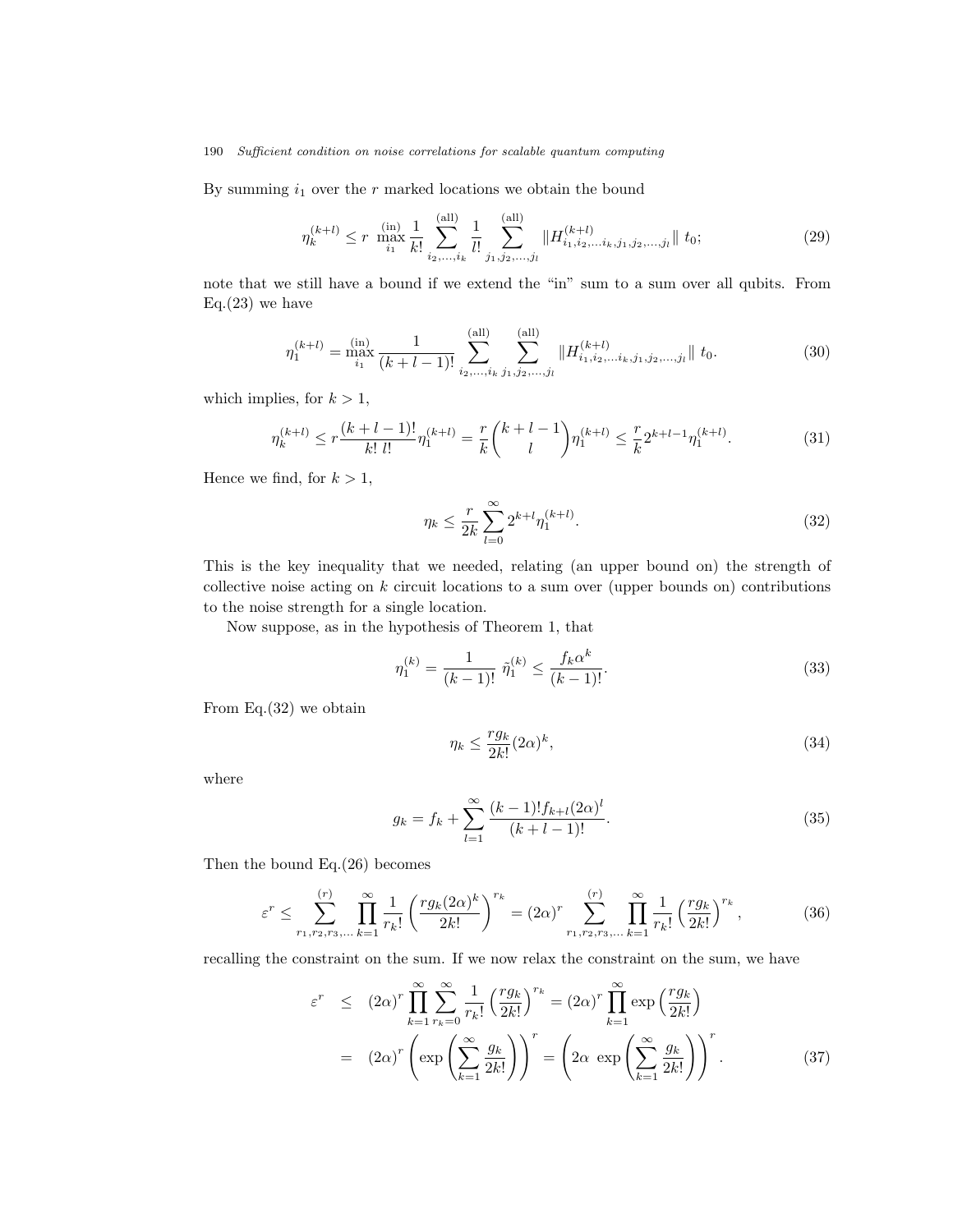Up until now, we have considered all circuit locations to be single-qubit locations. In the case of an  $m$ -qubit gate location, the location is faulty if the system-bath perturbation acts nontrivially on any one of m qubits, which enhances each  $\eta_k$  appearing in Eq.(26) by at most a factor of  $m<sup>k</sup>$ , and hence increases our upper bound on the effective noise strength by at most a factor of m. This completes the proof of Theorem 1.

# 4 Conclusions and outlook

Theorem 1, combined with results from [6], shows that fault-tolerant quantum computing is scalable in principle for a class of correlated noise models. The key feature of these models is that, while there are terms in the noise Hamiltonian acting collectively on k system qubits for  $k \gg 1$  (and simultaneously on the quantum computer's environment, *i.e.*, the "bath"), the operator norm of these terms decays faster than any power of  $k$ . The result may apply even if, for each fixed k, the operator norm of the k-qubit noise term decays algebraically rather than exponentially as the qubits are spatially separated, provided the decay is sufficiently rapid as a function of distance for the sum over system qubits in Eq.(4) to converge.

Theorem 1 generalizes results found in [31, 25] for the case  $k = 2$ . Though the analysis is formulated in terms of interaction-picture perturbation theory, it is rigorous because our estimate of the effective noise strength is derived by bounding perturbation theory summed to all orders.

We also assume that at all times during the computation it is possible to prepare qubits in a standard initial state and to measure qubits in a standard basis with reasonable fidelity, but we make no other assumptions about the state of the bath. Although the bath might be quite "hot," the flow of entropy from the bath to the computer is impeded by the weak coupling between the system and the bath, allowing a fault-tolerant protocol to maintain a steady state where entropy is removed fast enough to keep the computer "cool." Entropy is carried away by the ancilla qubits used in error correction gadgets, which are subsequently erased and reused. A mechanism for flushing entropy is required in any scheme for stabilizing a noisy computer, whether quantum or classical [17].

Of course, the condition for scalability derived in Theorem 1 is merely sufficient and not necessary. In particular, scalability may be provable even if the system-bath Hamiltonian has unbounded norm, but in that case further assumptions are needed about the state of the bath at the beginning of the computation. For example, threshold theorems for Gaussian noise were proven in [22], which apply if the bath is a linear system of harmonic oscillators and the initial state of the bath is Gaussian (a thermal state for example). In that case, the criterion for scalability can be stated as a property of the bath's two-point correlation function, ensuring that spatial and temporal noise correlations decay sufficiently rapidly. In this particular setting, at least, we can address the concern expressed in [9] that over the course of a long computation an oscillator bath could be driven to a highly adversarial state that overwhelms fault-tolerant protocols.

The purpose of this work is to address an issue of principle concerning the scalability of quantum computers subject to correlated noise, not to obtain optimized realistic estimates of the accuracy threshold for quantum computing. Indeed the noise strength  $\varepsilon$  appearing in our criterion for scalability is in effect an error amplitude per gate rather than an error probability per gate, and must be below about  $10^{-4}$  for known threshold theorems to apply [6, 22, 24].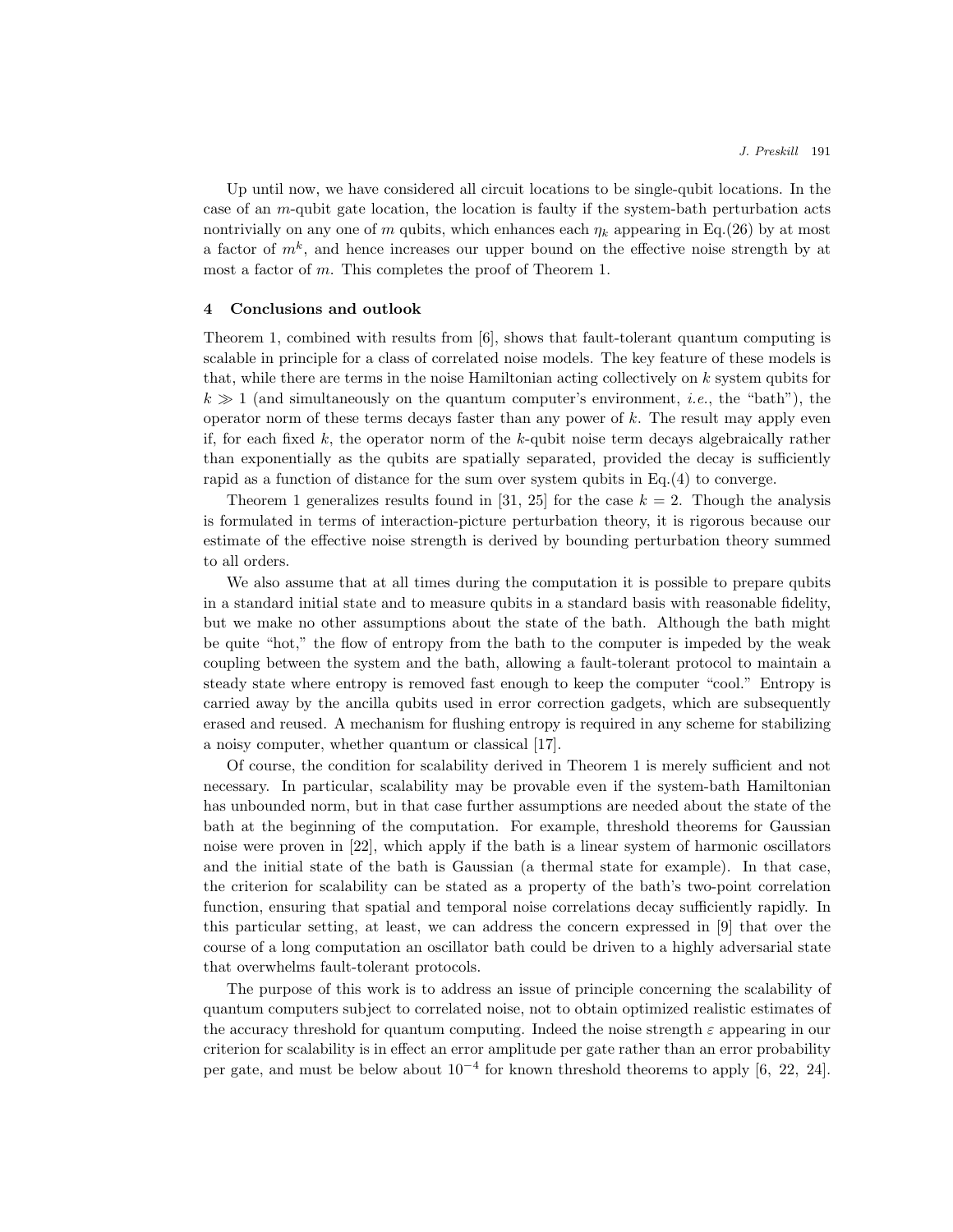This criterion is probably much too pessimistic — for the general class of Hamiltonian noise models considered here, we cannot easily rule out substantial enhancement of the logical failure probability due to constructive interference of many coherently combined fault histories, even though this seems quite unlikely in practice. Furthermore, we have not attempted here to assess the effectiveness of methods such as noiseless subsystems [32] or dynamical decoupling [33] which could suppress the noise correlations. Characterizing the residual noise correlations when dynamical decoupling is employed may be difficult for general Hamiltonian noise models, though some preliminary steps were reported in [34]. Also, to derive Theorem 1 we made no assumptions about the bath Hamiltonian  $H_B$ , and it may be possible to derive stronger results contingent on physically motivated limitations on the bath dynamics such as locality constraints.

The modest results derived here can hardly be expected to assuage the quantum computing skeptics, but may nevertheless help to clarify the debate. Can we identify fundamental principles of physics that are compatible with large-scale classical computing yet incompatible with large-scale quantum computing? Enlarging the class of noise models for which quantum computing is provably scalable should shed light on this fascinating and important question. If quantum mechanics is valid and if future quantum engineers can devise a controllable manyqubit system with noise meeting the criterion derived in this paper, then reliable large-scale quantum computing will be achievable.

### Acknowledgments

I thank Dick Lipton and Ken Regan for allowing me to post a link to a preliminary account of this work on their blog *Gödel's Lost Letter*, and I thank the many readers who posted useful comments on the blog, especially Robert Alicki, Joe Fitzsimons, Aram Harrow, Gil Kalai, and John Sidles. I also thank Peter Brooks, Michael Beverland, Daniel Lidar, and Gerardo Paz-Silva for discussions. This work was supported in part by the Intelligence Advanced Research Projects Activity (IARPA) via Department of Interior National Business Center contract number D11PC20165. The U.S. Government is authorized to reproduce and distribute reprints for Governmental purposes notwithstanding any copyright annotation thereon. The views and conclusions contained herein are those of the author and should not be interpreted as necessarily representing the official policies or endorsements, either expressed or implied, of IARPA, DoI/NBC or the U.S. Government. I also acknowledge support from NSF grant PHY-0803371, DOE grant DE-FG03-92-ER40701, and NSA/ARO grant W911NF-09-1-0442. The Institute for Quantum Information and Matter (IQIM) is an NSF Physics Frontiers Center with support from the Gordon and Betty Moore Foundation.

### References

- 1. D. Aharonov and M. Ben-Or, Fault-tolerant quantum computation with constant error, Proc. 29th Ann. ACM Symp. on Theory of Computing, p. 176 (New York, ACM, 1998), arXiv:quanph/9611025; D. Aharonov and M. Ben-Or, Fault-tolerant quantum computation with constant error rate, arXiv:quan-ph/9906129 (1999).
- 2. A. Yu. Kitaev, Quantum computations: algorithms and error correction, Russian Math. Surveys 52, 1191-1249 (1997).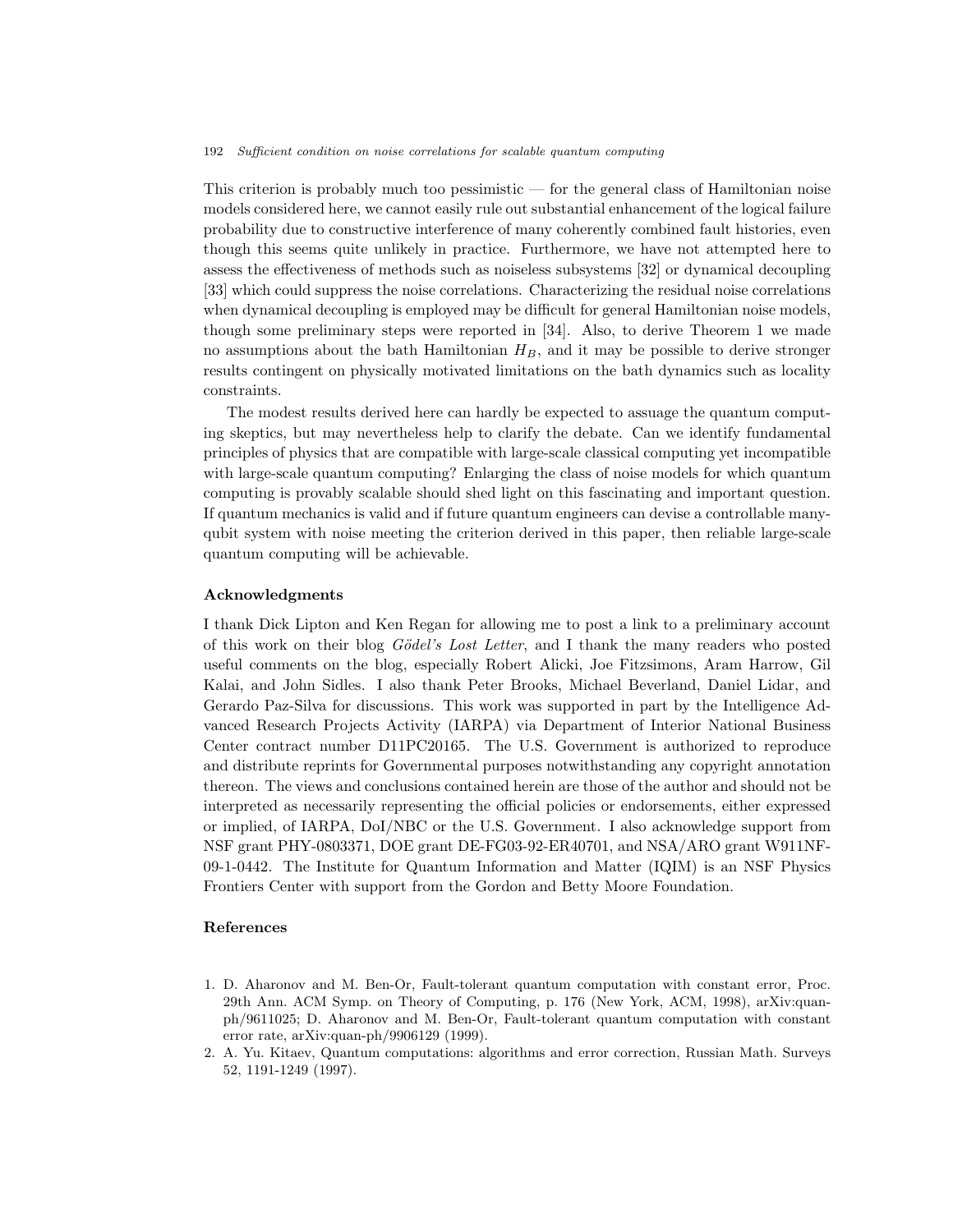- 3. E Knill, R. Laflamme, W. H. Zurek, Resilient quantum computation: error models and thresholds, Proc. Roy. Soc. London, Ser. A 454, 365 (1998), arXiv:quan-ph/9702058.
- 4. J. Preskill, Reliable quantum computers, Proc. Roy. Soc. Lond. A 454, 385-410 (1998), arXiv:quanph/9705031.
- 5. D. Gottesman, Stabilizer codes and quantum error correction, Caltech Ph.D. thesis (1997), arXiv:quan-ph/9705052.
- 6. P. Aliferis, D. Gottesman, and J. Preskill, Quantum accuracy threshold for concatenated distance-3 codes, Quant. Inf. Comp. 6, 97-165 (2006), arXiv:quant-ph/0504218.
- 7. B. W. Reichardt, Threshold for the distance three Steane quantum code, arXiv:quant-ph/0509203 (2005).
- 8. G 't Hooft, Quantum gravity as a dissipative deterministic system, Classical and Quantum Gravity 16, 3263-3279 (1999), arXiv:gr-qc/9903084
- 9. R. Alicki, M. Horodecki, P. Horodecki, and R. Horodecki, Dynamical description of quantum computing: generic nonlocality of quantum noise, Phys. Rev. A 65, 062101 (2002), arXiv:quantph/0105115.
- 10. R. Alicki, Quantum error correction fails for Hamiltonian models, Fluctuation and Noise Letters 6, C23-C28 (2006), arXiv:quant-ph/0411008.
- 11. R. Alicki, Quantum memory as a perpetuum mobile of the second kind, arXiv:0901.0811 (2009).
- 12. G. Kalai, Thoughts on noise and quantum computation, arXiv:0508095 (2005).
- 13. G. Kalai, How quantum computers can fail, arXiv:0607021 (2006).
- 14. G. Kalai, Detrimental decoherence, arXiv:0806.2443 (2008).
- 15. G. Kalai, Quantum computers: noise propagation and adversarial noise models, arXiv:0904.3265 (2009).
- 16. G. Kalai, How quantum computers fail: quantum codes, correlations in physical systems, and noise accumulation, arXiv:1106.0485 (2011).
- 17. D. Aharonov, M. Ben-Or, R. Impagliazzo, and N. Nisan, Limitations of noisy reversible computation, arXiv:quant-ph/9611028 (1996).
- 18. P. W. Shor, Scheme for reducing decoherence in quantum computer memory, Phys. Rev. A 52, 2493 (1995).
- 19. A. Steane, Error-correcting codes in quantum theory, Phys. Rev. Lett. 77, 793 (1996).
- 20. P. W. Shor, Fault-tolerant quantum computation, in Proceedings, 37th Annual Symposium on Foundations of Computer Science, pp. 56-65 (Los Alamitos, CA, IEEE Press, 1996), arXiv:quanph/9605011.
- 21. D. Gottesman, An introduction to quantum error correction and fault-tolerant quantum computation, arXiv:0904.2557 (2009).
- 22. H.-K. Ng and J. Preskill, Fault-tolerant quantum computation versus Gaussian noise, Phys. Rev. A 79, 032318 (2009), arXiv:0810.4953.
- 23. A. 0. Caldeira and A. J. Leggett, Quantum tunneling in a dissipative system, Ann. Phys. 149, 374 (1983).
- 24. B. M. Terhal and G. Burkard, Fault-tolerant quantum computation for local non-Markovian noise, Phys. Rev. A 71, 012336 (2005), arXiv:quant-ph/0402104.
- 25. E. Novais, E. R. Mucciolo, H. U. Baranger, Resilient quantum computation in correlated environments: A quantum phase transition perspective, Phys. Rev. Lett. 98, 040501 (2007), arXiv:quantph/0607155.
- 26. E. Novais, E. R. Mucciolo, H. U. Baranger, Hamiltonian formulation of quantum error correction and correlated noise: The effects of syndrome extraction in the long time limit, Phys. Rev. A 78, 012314 (2008), arXiv:0710.1624.
- 27. E. Novais, E. R. Mucciolo, and H. U. Baranger, Bound on quantum computation time: Quantum error correction in a critical environment, Phys. Rev. A 82, 020303(R) (2010), arXiv:1004.3247.
- 28. M. I. Dyakonov, Is fault-tolerant quantum computation really possible?, arXiv:0610117 (2006).
- 29. R. Alicki, Comment on 'Resilient Quantum Computation in Correlated Environments: A Quantum Phase Transition Perspective' and 'Fault-tolerant Quantum Computation with Longe-range